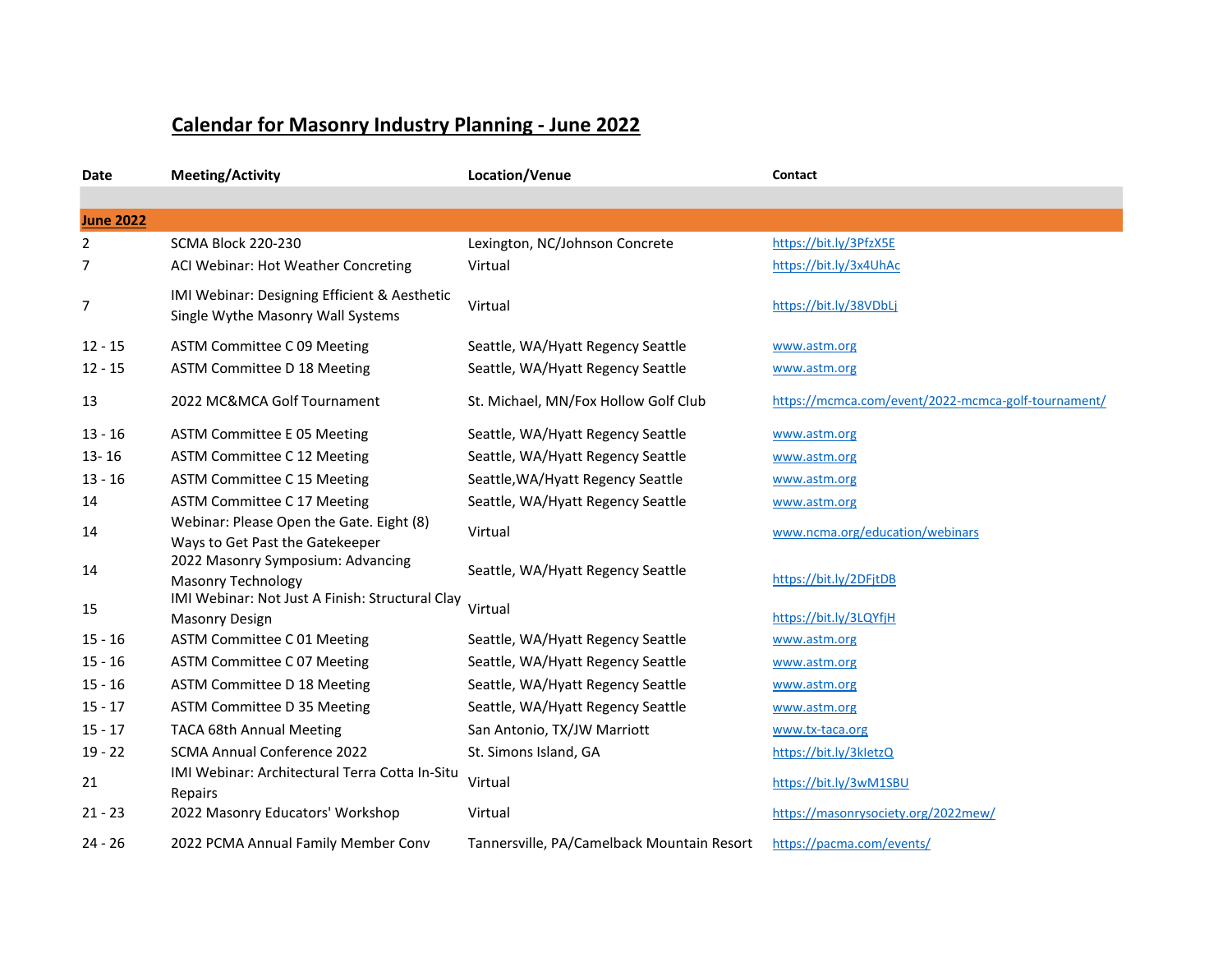| <b>July 2022</b> |                                                                              |                                                     |                                                                                                       |
|------------------|------------------------------------------------------------------------------|-----------------------------------------------------|-------------------------------------------------------------------------------------------------------|
| $7 - 9$          | <b>Concrete Foundations Convention 2022</b>                                  | Boston, MA                                          | https://bit.ly/354o7FW                                                                                |
| 12               | ACI Webinar: Constructability Series -<br>Specification                      | Virtual                                             | https://www.concrete.org/education/aciuniversity/webinars<br>.aspx                                    |
| $12 - 13$        | 24 Hours of Concrete Knowledge                                               | Virtual                                             | https://bit.ly/37ZsDuc                                                                                |
| $12 - 15$        | 2022 Sunbelt Conference & Trade Show                                         | Dallas, Tx/Hilton Anatole                           | https://www.sunbeltbuildersshow.com/                                                                  |
| 14               | 2022 Concrete Symposium                                                      | Houston, TX                                         | https://acihoustonchapter.org/meetinginfo.php?id=544                                                  |
| $14 - 17$        | Concrete Executive Leadership Forum                                          | Kohler, WI                                          | https://www.ascconline.org/Events                                                                     |
| $20 - 23$        | <b>FICAP Annual Convention</b>                                               | Longboat Key, FL/The Resort at Longboat Key<br>Club | https://www.ficap.org/featured-event/                                                                 |
| <b>Aug 2022</b>  |                                                                              |                                                     |                                                                                                       |
| $2 - 3$          | ACI Webinar: Constructability Series -<br><b>Reinforcement Detailing</b>     | Virtual                                             | https://www.concrete.org/education/aciuniversity/webinars<br>.aspx                                    |
| $3 - 4$          | 2022 TMC Convention                                                          | San Antonio, TX                                     | https://texasmasonrycouncil.org/                                                                      |
| 14 - 18          | 2022 MCAA Midyear Meeting                                                    | Lake Geneva, WI/Grand Geneva Resort & Spa           | https://bit.ly/35M1AB5                                                                                |
| $15 - 18$        | <b>ICPI-NCMA Midyear Meeting</b>                                             | San Diego, CA/Loews Coronado Bay Resort             | https://ncma.org/events/2022-midyear-meeting/                                                         |
| 30 - Sep 1       | ACI Foundation Technology Forum                                              | St. Paul, MN                                        | https://www.acifoundation.org/technology.aspx                                                         |
| <b>Sep 2022</b>  |                                                                              |                                                     |                                                                                                       |
| $10 - 13$        | ASTM Committee C 13 Meeting                                                  | Norfolk, VA/Sheraton Norfolk Waterside Hotel        | www.astm.org                                                                                          |
| $11 - 14$        | ICC 2022 Annual Conference & Expo                                            | Lousville, KY/Kentucky International Conv Ctr       | https://www.iccsafe.org/about/news-and-events/annual-<br>conferences-hearings/future-annual-meetings/ |
| $14 - 17$        | GaLaBau 2022                                                                 | Nuremberg, Germany                                  | https://www.galabau-messe.com/                                                                        |
| $15 - 17$        | 2022 MAF Annual Convention                                                   | Orlando, FL/Rosen Shingle Creek                     | http://www.mafconvention.com/                                                                         |
| $18 - 21$        | ELEVATE (nat'l conference & expo for<br>landscape & lawn care professionals) | Orlando, FL/Gaylord Palms Resort & Conf Ctr         | https://www.landscapeprofessionals.org/elevate                                                        |
| $22 - 24$        | CMACN 2020 Fall Meeting/Design Awards<br>Program                             | Lake Tahoe, CA/TBD                                  | www.cmacn.org                                                                                         |
| $26 - 28$        | <b>Building Innovation 2022</b>                                              | Washington, DC/Mayflower Hotel                      | https://www.buildinginnovation.org/                                                                   |
| $27 - 28$        | International Conf on Concrete Engineering &<br>Technology (ICCET)           | San Francisco, CA                                   | https://bit.ly/3kntaqV                                                                                |
| 29 - Oct 3       | <b>NRMCA ConcreteWorks 2022</b>                                              | Aurora, CO                                          | www.nrmca.org/conferences-events                                                                      |
| 30 - Oct 1       | ACPA 2022 Board Meeting                                                      | Banff, AB/Fairmont Banff Springs                    | https://www.concretepumpers.com/                                                                      |
| <b>Oct 2022</b>  |                                                                              |                                                     |                                                                                                       |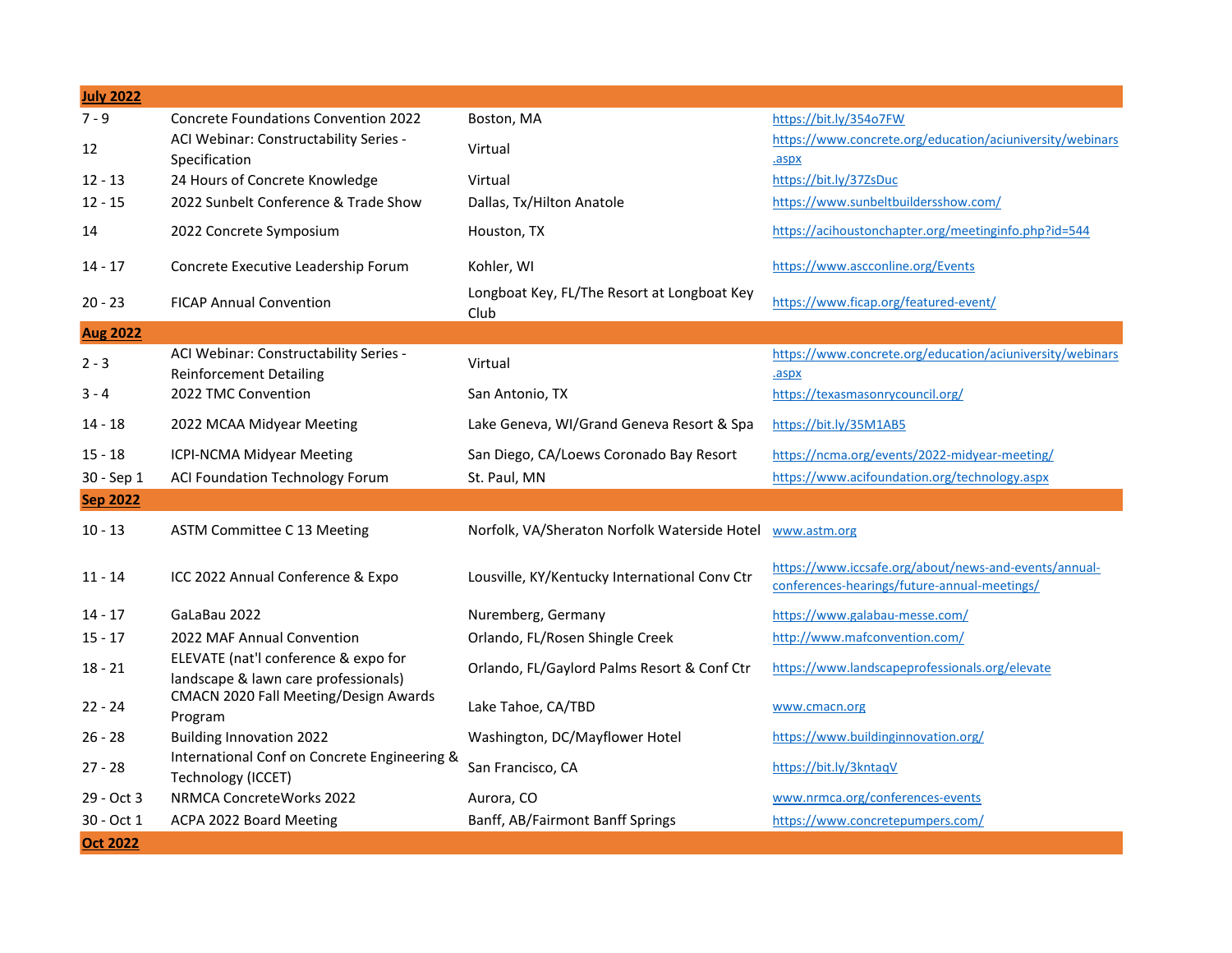| 4               | ACI Webinar: Repair of Structural Concrete | Virtual                                                | https://www.concrete.org/education/aciuniversity/webinars<br>.aspx                 |
|-----------------|--------------------------------------------|--------------------------------------------------------|------------------------------------------------------------------------------------|
| 4 - 6           | Tilt-Up Convention & Expo 2022             | Denver, CO/Colorado Conv Center                        | https://tilt-up.org/events/details/?event=15c95172-0078-<br>cb65-d948-4a2cb07b8599 |
| $14 - 17$       | TMS 2022 Annual Meeting                    | Denver, CO                                             | https://masonrysociety.org/meetings-list/                                          |
| $16 - 19$       | <b>ASTM Committee E 06 Meeting</b>         | New Orleans, LA/Sheraton New Orleans                   | www.astm.org                                                                       |
| $16 - 19$       | ASTM Committee C 16 Meeting                | New Orleans, LA/Sheraton New Orleans                   | www.astm.org                                                                       |
| $18 - 19$       | 2022 BIA Fall Meetings                     | Hot Springs, VA/The Homestead                          | https://www.gobrick.com/attend-learn/events-calendar                               |
| $18 - 21$       | ASTM Committee E 60 Meeting                | New Orleans, LA/Sheraton New Orleans                   | www.astm.org                                                                       |
| $18 - 21$       | equip Exposition                           | Louisville, KY                                         | www,equipexposition.com                                                            |
| $17 - 18$       | ICPI-NCMA Commercial Sales Course          | Louisville, KY/Hyatt Regency Hotel                     | https://www.hardscapena.com/                                                       |
| $19 - 21$       | Hardscape North America 2022               | Louisville, KY                                         | https://www.hardscapena.com/                                                       |
| $23 - 26$       | ASCE 2022 Convention                       | Anaheim, CA/Disneyland Hotel                           | https://convention.asce.org/                                                       |
| $23 - 27$       | <b>ACI Fall Meeting</b>                    | Dallas, TX/Hyatt Regency Dallas                        | www.concrete.org                                                                   |
| <b>Nov 2022</b> |                                            |                                                        |                                                                                    |
| $3 - 5$         | NPCA 57th Annual Convention                | Amelia Island, FL/Omni Amelia Island Resort            | https://precast.org/meetings/calendar/                                             |
| $4 - 7$         | 2022 ASLA Annual Meeting                   | Seattle, WA                                            | www.asla.org                                                                       |
| $13 - 16$       | CSRI 2022 Fall Business & Technical Mtg    | Chicago, IL                                            | https://bit.ly/3kzz2yy                                                             |
| <b>Dec 2022</b> |                                            |                                                        |                                                                                    |
| $4 - 7$         | ASTM Committee C 09 Meeting                | New Orleans, LA/Sheraton New Orleans                   | www.astm.org                                                                       |
| $5 - 8$         | <b>ASTM Committee E 05 Meeting</b>         | New Orleans, LA/Sheraton New Orleans                   | www.astm.org                                                                       |
| 6               | ASTM Committee C 17 Meeting                | New Orleans, LA/Sheraton New Orleans                   | www.astm.org                                                                       |
| $6 - 7$         | ASTM Committee C 27 Meeting                | New Orleans, LA/Sheraton New Orleans                   | www.astm.org                                                                       |
| 6 - 8           | ASTM Committee C 12 Meeting                | New Orleans, LA/Sheraton New Orleans                   | www.astm.org                                                                       |
| $6 - 8$         | ASTM Committee C 15 Meeting                | New Orleans, LA/Sheraton New Orleans                   | www.astm.org                                                                       |
| $7 - 8$         | ASTM Committee C 01 Meeting                | New Orleans, LA/Sheraton New Orleans                   | www.astm.org                                                                       |
| $7 - 8$         | ASTM Committee C 07 Meeting                | New Orleans, LA/Sheraton New Orleans                   | www.astm.org                                                                       |
| <b>Jan 2023</b> |                                            |                                                        |                                                                                    |
| $16 - 19$       | World of Concrete 2023                     | Las Vegas, NV/Las Vegas Convention Center              | https://www.worldofconcrete.com/en/attendee.html                                   |
| <b>Feb 2023</b> |                                            |                                                        |                                                                                    |
| $1 - 3$         | ASTM Committee D 35 Meeting                | San Antonio, TX/Hyatt Regency San Antonio<br>Riverwalk | www.astm.org                                                                       |
| $5 - 8$         | Geosynthetics 2023 Conference              | Kansas City, MO                                        | https://geosyntheticsconference.com/                                               |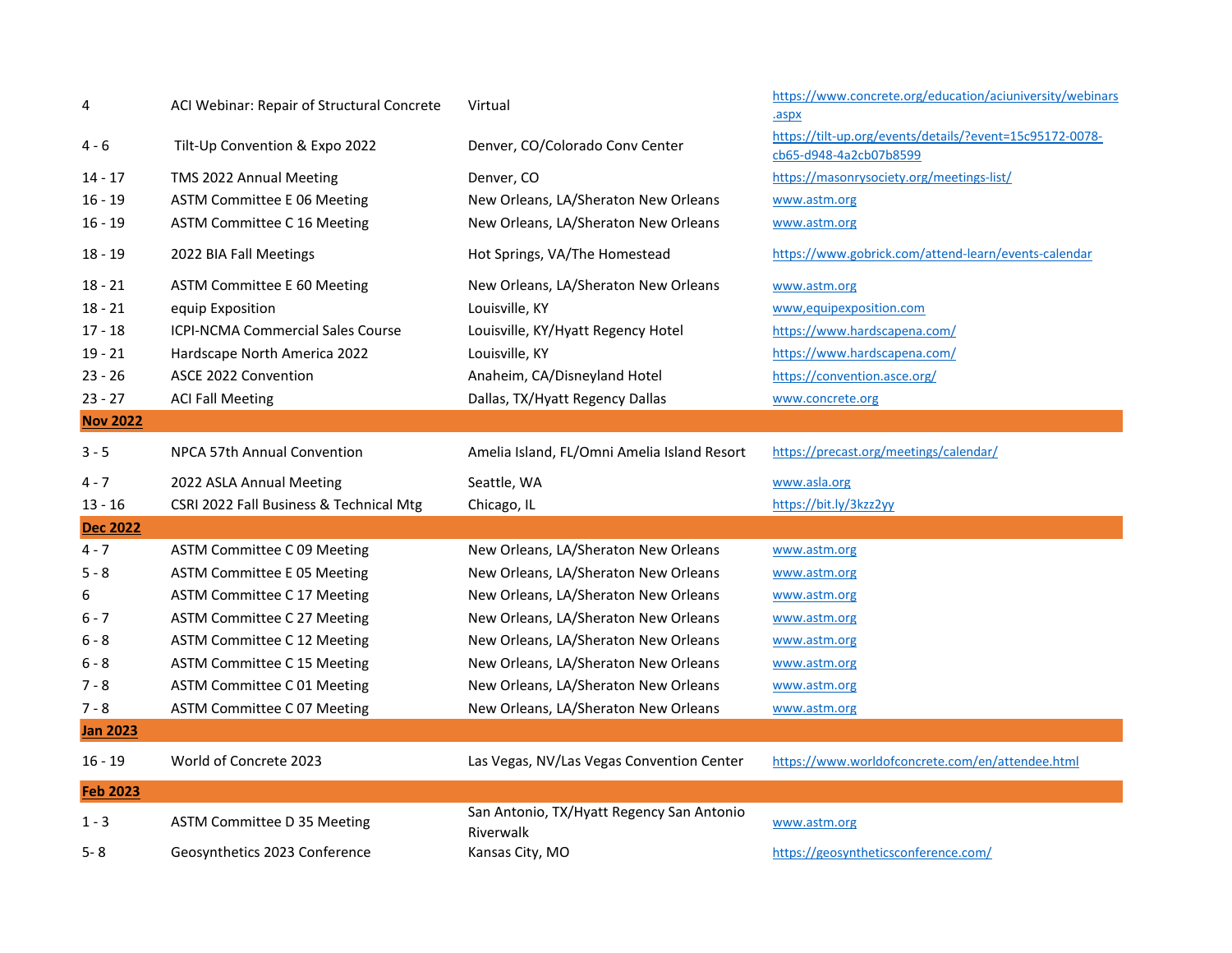| $5 - 8$          | 2023 IECA Annual Conference & Expo                                    | Kansas City, MO                                                       | https://www.ieca.org/IECA/IECA Events/2023 Events/2023<br>Annual Conference.aspx    |
|------------------|-----------------------------------------------------------------------|-----------------------------------------------------------------------|-------------------------------------------------------------------------------------|
| $8 - 10$         | WCPA 2023 Annual Concrete Pavement<br>Conference                      | Oshkosh, WI/Best Western Premier Waterfront<br>Hotel & Convention Ctr | http://www.wisconcrete.org/conference/                                              |
| $23 - 25$        | The Precast Show 2023                                                 | Columbus, OH/Hyatt Regency Columbus                                   | https://precast.org/meetings/calendar/                                              |
| 27 - Mar 1       | 37th Annual Brick Forum                                               | Louisville, KY/The Galt House                                         | https://www.gobrick.com/attend-learn/events-calendar                                |
| <b>Mar 2023</b>  |                                                                       |                                                                       |                                                                                     |
| $10 - 13$        | NRMCA 2023 Annual Convention                                          | Las Vegas, NV                                                         | https://www.nrmca.org/conferences-events/                                           |
| $14 - 18$        | AEM/NSSGA/NRMCA CONEXPO-CON/AGG<br>2020                               | Las Vegas, NV/Las Vegas Convention Center                             | www.conexpoconagg.com                                                               |
| <b>Apr 2023</b>  |                                                                       |                                                                       |                                                                                     |
| $2 - 6$          | <b>ACI Spring Meeting</b>                                             | San Francisco, CA/Hilton San Francisco Union<br>Square                | www.concrete.org                                                                    |
| 13 - 14          | <b>CMACN 2023 Annual Meeting</b>                                      | San Diego, CA                                                         | http://cmacn.org/                                                                   |
| $16 - 19$        | ASTM Committee C 16 Meeting                                           | Denver, CO/Sheraton Denver Downtown                                   | www.astm.org                                                                        |
| $17 - 19$        | <b>ASTM Committee E 06 Meeting</b>                                    | Denver, CO/Sheraton Denver Downtown                                   | www.astm.org                                                                        |
| $19 - 21$        | ASTM Committee E 60 Meeting                                           | Denver, CO/Sheraton Denver Downtown                                   | www.astm.org                                                                        |
| $27 - 30$        | 2023 NCMCA Annual Convention & Business<br>Meeting                    | Myrtle Beach, SC/Kingston Plantation                                  | https://bit.ly/3t3GG81                                                              |
| 28 - May 3       | 2023 PTI Convention                                                   | Miami, FL                                                             | https://www.post-tensioning.org/events/convention.aspx                              |
| <b>May 2023</b>  |                                                                       |                                                                       |                                                                                     |
| $20 - 21$        | 2023 International Conference on New<br>Concrete Technologies (ICNCT) | Vancouver, BC                                                         | https://waset.org/new-concrete-technologies-conference-in-<br>may-2023-in-vancouver |
| <b>June 2023</b> |                                                                       |                                                                       |                                                                                     |
| $4 - 7$          | ASTM Committee C 09 Meeting                                           | Denver, CO/Sheraton Denver Downtown                                   | www.astm.org                                                                        |
| $5 - 8$          | <b>ASTM Committee E 05 Meeting</b>                                    | Denver, CO/Sheraton Denver Downtown                                   | www.astm.org                                                                        |
| 6                | <b>ASMT Committee C 17 Meeting</b>                                    | Denver, CO/Sheraton Denver Downtown                                   | www.astm.org                                                                        |
| $6 - 7$          | ASTM Committee C 27 Meeting                                           | Denver, CO/Sheraton Denver Downtown                                   | www.astm.org                                                                        |
| $6 - 8$          | ASTM Committee C 12 Meeting                                           | Denver, CO/Sheraton Denver Downtown                                   | www.astm.org                                                                        |
| $6 - 8$          | ASTM Committee C 15 Meeting                                           | Denver, CO/Sheraton Denver Downtown                                   | www.astm.org                                                                        |
| $7 - 8$          | ASTM Committee C 01 Meeting                                           | Denver, CO/Sheraton Denver Downtown                                   | www.astm.org                                                                        |
| 7 - 8            | ASTM Committee C 07 Meeting                                           | Denver, CO/Sheraton Denver Downtown                                   | www.astm.org                                                                        |
| $7 - 9$          | ASTM Committee D 35 Meeting                                           | Denver, CO/Sheraton Denver Downtown                                   | www.astm.org                                                                        |
| 9 - 11           | TMS 2023 Spring Meeting                                               | Omaha, NE                                                             | https://masonrysociety.org/meetings-list/                                           |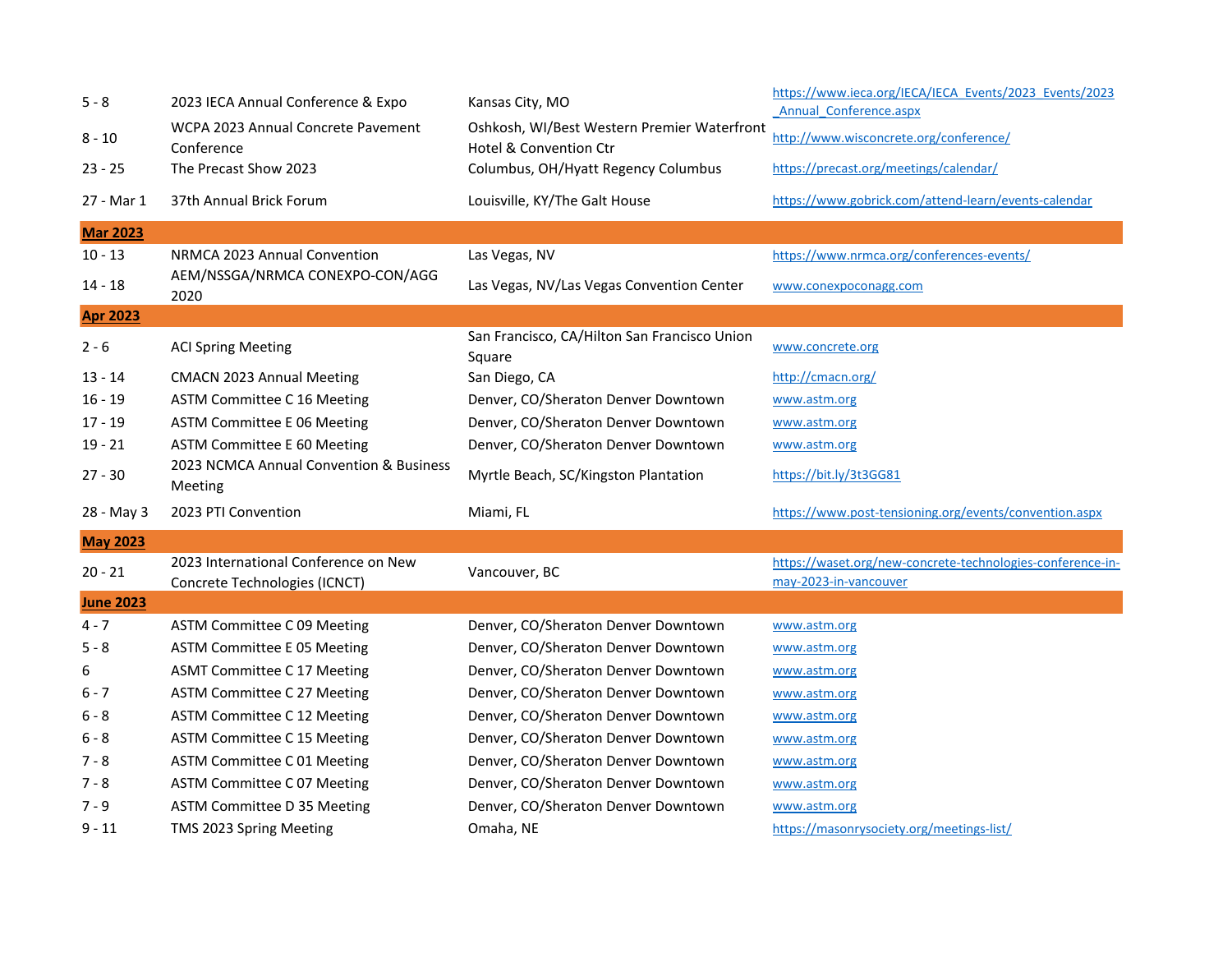| $9 - 14$         | 14th North American Masonry Conference | Lincoln, NE/University of NE-Lincoln | https://masonrysociety.org/conference/                                                                |
|------------------|----------------------------------------|--------------------------------------|-------------------------------------------------------------------------------------------------------|
| <b>July 2023</b> |                                        |                                      |                                                                                                       |
| $19 - 23$        | <b>FICAP Annual Convention</b>         | <b>TBD</b>                           | https://www.ficap.org/featured-event/                                                                 |
| <b>Sep 2023</b>  |                                        |                                      |                                                                                                       |
| $21 - 23$        | <b>CMACN 2023 Fall Meeting</b>         | Monterey, CA                         | www.cmacn.org                                                                                         |
| 29 - Oct 3       | NRMCA ConcreteWorks 2023               | Nashville, TN                        | www.nrmca.org/conferences-events                                                                      |
| <b>Oct 2023</b>  |                                        |                                      |                                                                                                       |
| $8 - 10$         | ICC 2023 Annual Conference & Expo      | St. Louis, MO/America's Center       | https://www.iccsafe.org/about/news-and-events/annual-<br>conferences-hearings/future-annual-meetings/ |
| $27 - 30$        | 2023 ASLA Annual Meeting               | Minneapolis, MN                      | https://www.asla.org/conference.aspx                                                                  |
| 29 - Nov 1       | ASTM Committee C 16 Meeting            | Washington, DC/Washington Hilton     | www.astm.org                                                                                          |
| 29 - Nov 2       | ACI 2023 Fall Concrete Convention      | Boston, MA                           | https://bit.ly/2M0ivGJ                                                                                |
| 30 - Nov 1       | <b>ASTM Committee E 06 Meeting</b>     | Washington, DC/Washington Hilton     | www.astm.org                                                                                          |
| <b>Nov 2023</b>  |                                        |                                      |                                                                                                       |
| $1 - 3$          | <b>ASTM Committee E 60 Meeting</b>     | Washington, DC/Washington Hilton     | www.astm.org                                                                                          |
| <b>Dec 2023</b>  |                                        |                                      |                                                                                                       |
| $3 - 6$          | ASTM Committee C 09 Meeting            | Washington, DC/Washington Hilton     | www.astm.org                                                                                          |
| $4 - 7$          | ASTM Committee E 05 Meeting            | Washington, DC/Washington Hilton     | www.astm.org                                                                                          |
| 5                | ASTM Committee C 17 Meeting            | Washington, DC/Washington Hilton     | www.astm.org                                                                                          |
| 5 - 6            | ASTM Committee C 27 Meeting            | Washington, DC/Washington Hilton     | www.astm.org                                                                                          |
| 5 - 7            | ASTM Committee C 12 Meeting            | Washington, DC/Washington Hilton     | www.astm.org                                                                                          |
| $5 - 7$          | ASTM Committee C 15 Meeting            | Washington, DC/Washington Hilton     | www.astm.org                                                                                          |
| 6 - 7            | ASTM Committee C 01 Meeting            | Washington, DC/Washington Hilton     | www.astm.org                                                                                          |
| $6 - 7$          | ASTM Committee C 07 Meeting            | Washington, DC/Washington Hilton     | www.astm.org                                                                                          |
| <b>Feb 2024</b>  |                                        |                                      |                                                                                                       |
| $8 - 10$         | The Precast Show 2024                  | Denver, CO/Hyatt Regency Denver      | https://precast.org/meetings/calendar/                                                                |
| <b>Mar 2024</b>  |                                        |                                      |                                                                                                       |
| $24 - 28$        | ACI Spring 2024 Concrete Convention    | New Orleans, LA                      | https://bit.ly/3s3dPzb                                                                                |
| <b>Apr 2024</b>  |                                        |                                      |                                                                                                       |
| $4 - 5$          | <b>CMACN 2024 Annual Meeting</b>       | Indian Wells, CA                     | https://cmacn.org/                                                                                    |
| <b>July 2024</b> |                                        |                                      |                                                                                                       |
| $17 - 20$        | <b>FICAP Annual Convention</b>         | <b>TBD</b>                           | https://www.ficap.org/featured-event/                                                                 |
| <b>Aug 2024</b>  |                                        |                                      |                                                                                                       |